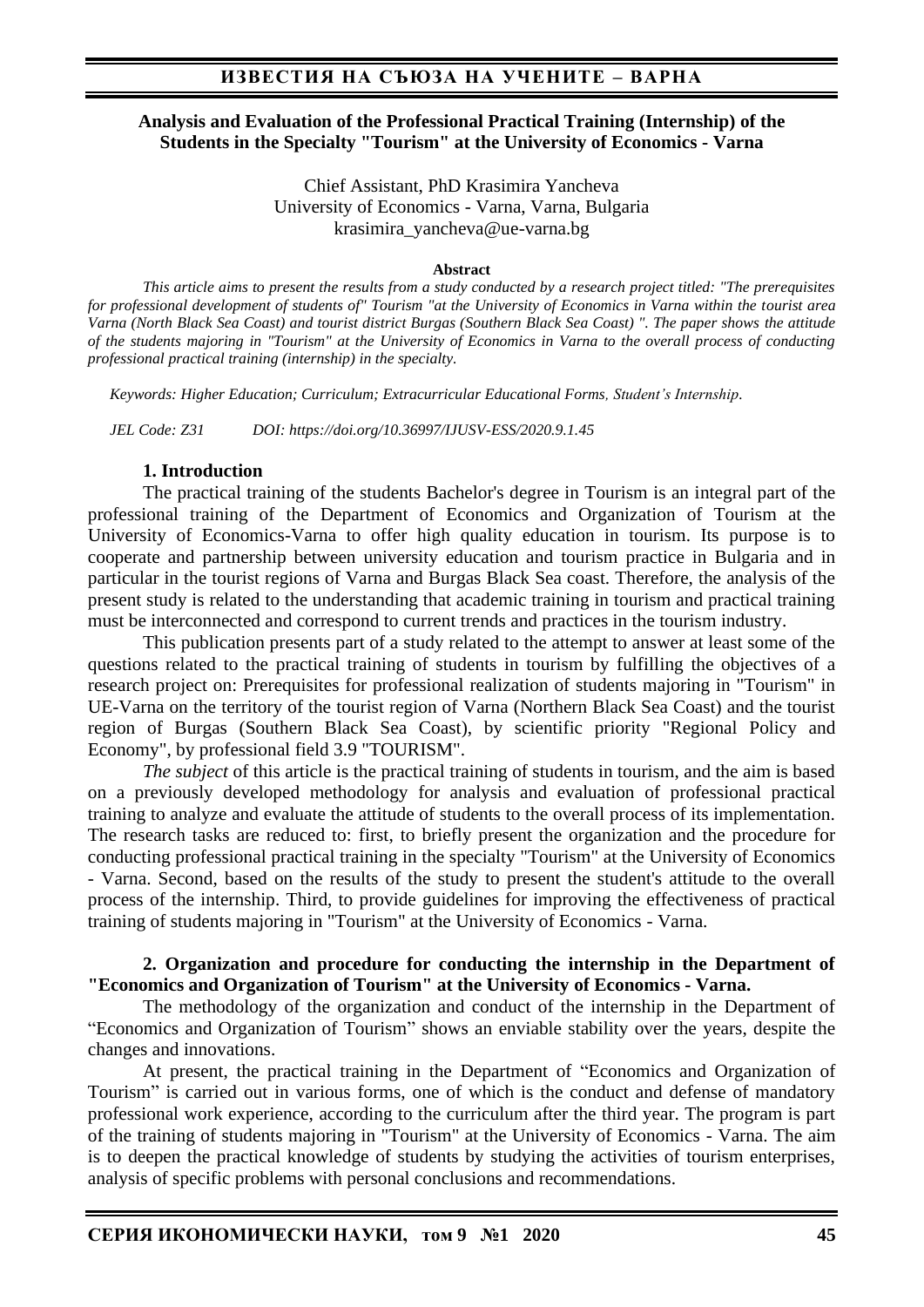The period of the internship before 2017/2018. was limited to the months of May-August of the current school year. Currently, the mandatory internship is 45 calendar days or 240 hours and can be completed within one calendar year, from September of the current academic year - until September of the next academic year. The period was chosen so that students have already gained significant knowledge in major tourism disciplines such as: "Introduction to Tourism", "Hotel Management", "Restaurant Management", "Social Psychology in Tourism", ''Tourist resources'', ''Tourist markets'', ''Travel agencies and transport in tourism'', etc. The period of the internship meets the different needs of the tourism industry for staff during the different phases of the tourist season. The students themselves find a company in which to conduct it. The duration of the internship of 45 calendar days or 240 hours allows students to enter the work, acquire the necessary skills and develop their own abilities to cope with their assigned work. The Department of "Economics and Organization of Tourism" also recognizes practical training conducted under the project of the Ministry of Education and Science "Student Internships", as well as training practices (student brigades abroad) in the specialty.

*Organization and procedure for conducting the internship in the Department of "Economics and Organization of Tourism" at the University of Economics - Varna.*

The main stages of organization and conduct of the internship in the department "Economics and organization of tourism" are:

*First stage:* preliminary work with students. The leaders of the internship from the Department of "Economics and Organization of Tourism" hold two meetings with third-year students full-time and distance learning in March and April, in which they learn and explain about the objectives of the internship, documentation, rules for conducting and passing the final exam. According to the students' interests in a certain type of tourist activity, they focus on getting acquainted with future employers and the traditional partner organizations for the department.

*Second stage:* organized events. Every year before the beginning of the summer tourist season, meetings "job fairs" or forums "Careers"<sup>1</sup> are organized, with potential employers, where they represent their organizations, the positions for which they are looking for interns and the main requirements for them. After the presentation of the tourist organizations, their programs and vacancies, in the second part of the labor exchange, students have the opportunity for direct communication. Its purpose is to get acquainted, exchange contact details and schedule interviews for future interns. The annual meetings with the business are important for the university and the department, because in this way they receive direct feedback from the tourist organizations for the presentation of the students.

*Third stage:* selection of interns, start of the internship. Students participate in internship selection procedures - they appear for interviews and choose their internship positions. The department provides personal logistical assistance to students and employers. Communication with trainees in the country and abroad is carried out by the heads of practical training through online correspondence.

*Fourth stage:* performance appraisal. In August at the latest, the students prepare an Employer's Assessment and an Internship Report, on the basis of which the final internship assessment is performed at a later stage.

*Fifth stage:* final report, passing an exam and evaluation of the internship. At the beginning of September, the interns present a set of documents related to the practical training. The internship

Available from:http://forumkarieri.ue-varna.bg/forumkarieri/, [Accessed 20/10/2020].

 $1$  The Careers Forum is one of the most successful events in the Northeast region, bringing together companies from different industries in order to offer students opportunities for internships and / or work, and employers - highly trained young professionals in the field of economy, management, information technology and tourism. The focus of the event in recent years is the preliminary preparation of students to appear before employers and start their own business, which we believe that together we will contribute to improving the entrepreneurial environment regionally. During the event there is an opportunity for preliminary presentation of the employers and the offered positions for work and internship, as well as presentation in a hall during the event.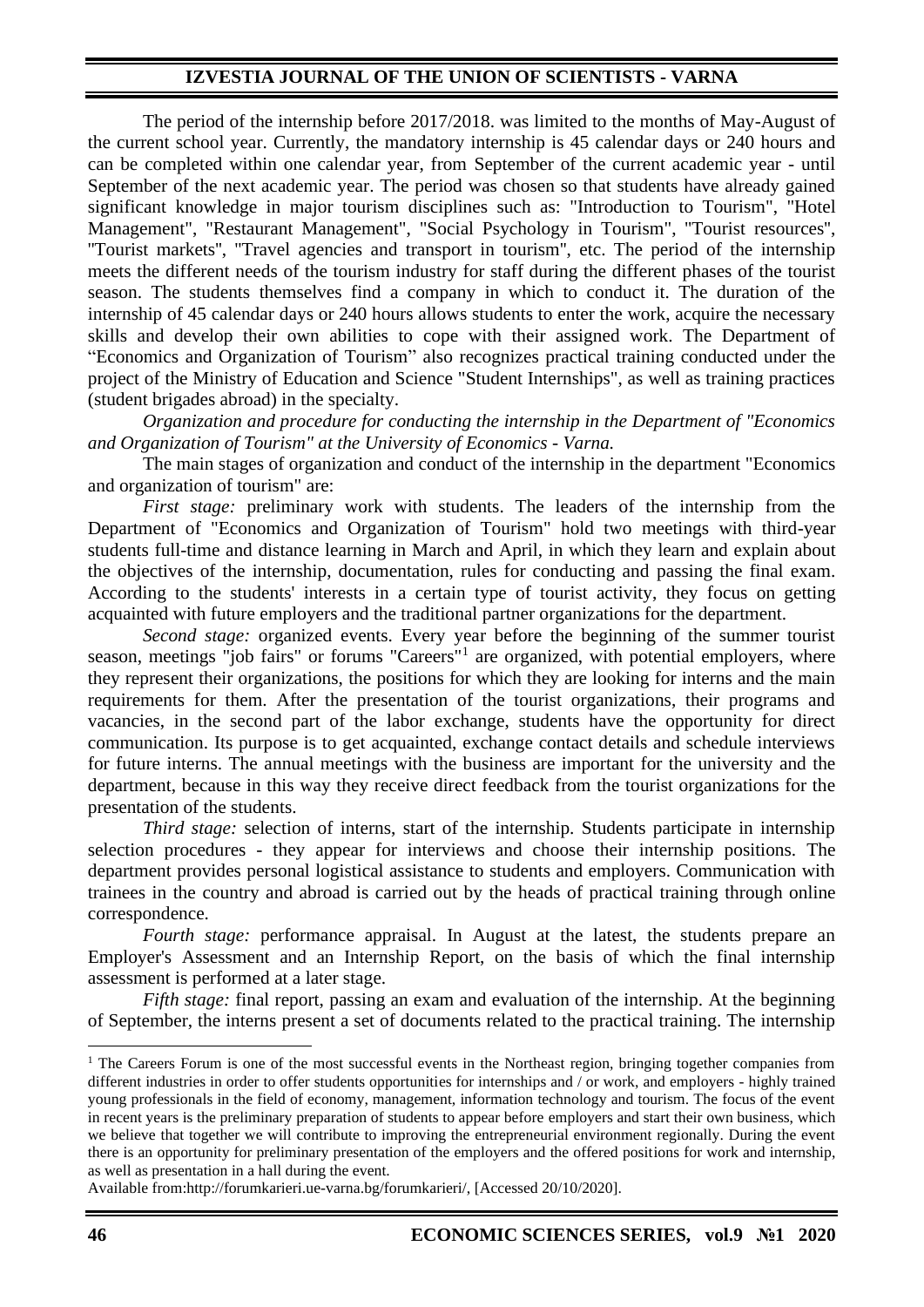leaders conduct personal interviews with the intern, ask questions, check the available documentation and confirm his / her final performance.

*Sixth stage:* preparation of a summary report. The heads of the internship annually prepare a summary report with the results of the internship, which they present to the department council of the department of "Economics and Organization of Tourism". The list of tourist organizations, partners of the department is updated, good practices and problems of professional practical training are discussed.

From the academic year 2017/2018, the reporting of the practical training is carried out only through the university platform for cooperation with business UEBN – University of Economics Business Network (http://uebn.ue-varna.bg/bg/).

The time for conducting the defense of the practical training is determined according to a schedule approved by the Rector of UE-Varna, as follows:

• first (regular) examination session - in September,

• second (resit) examination session - in October,

The practical training of the students in the specialty "Tourism" is carried out within the approved curricula through certain forms, duration and ways of control of the students.

#### **3. Evaluation of the professional practical training (internship) of the students in the specialty "Tourism" at the University of Economics - Varna. Results and discussion.**

According to the survey, after completing the internship, students acquire practical skills, as shown in Table 1 below (see Table 1). The highest percentage of respondents (60%) rated the highest (with a score of 6) the acquired skill for working with documentation and reporting, and the lowest rated (with a score of 0) the ability to use machinery and equipment (1%) . The data obtained point to the following:

More than half of the surveyed students, during the seminars in the various disciplines, have access to documentation that is standardly used in practice and this helps them to prepare in advance for their practical training in a real environment. However, it is also possible that the documentation in a travel company is strictly profiled and individual (only for this company), and is bound primarily by internal rules and procedures. This may be one of the probable reasons for the remaining 40% of the answers. Another reason, of course, can be found in the available documentation that students work with during the seminars, where it is possible to establish the use of outdated information in some of the practical training classes;

The extremely low percentage of answers  $(1%)$  to the development of preliminary skills for working with machinery and equipment refers to the level and type of education that students receive through their studies in the specialty "Tourism" - higher, economic. These skills are subject to study and development in the lower levels of education, preparing learners for work with a high degree of use of manual labor and production equipment, i.e. for work with greater technical orientation. However, the low level of readiness to work with machinery and equipment should be taken into account and report when summarizing the results and making proposals thereafter.

Practical skills for presenting information (3%) and knowledge of the product / tourist organization (8%) are also assessed low by students. The results can be explained to some extent by the greater focus of tourism education at the University of Economics in Varna on building skills for searching, summarizing, synthesizing and analyzing theoretical and practical information to serve management decisions. However, the presentation of information and knowledge about a specific product / tourist site is often strictly specific and this is done according to certain work standards in the given travel company. Perhaps a further study could clarify the extent to which the employer himself has missed the introductory education to include this training. At the same time, the skills for presenting oral information and knowledge of a specific tourist product / organization are considered an important element of the overall process of service, work with customers, colleagues, associates and partners. For this reason, these results should be taken into account later in this article, when preparing proposals for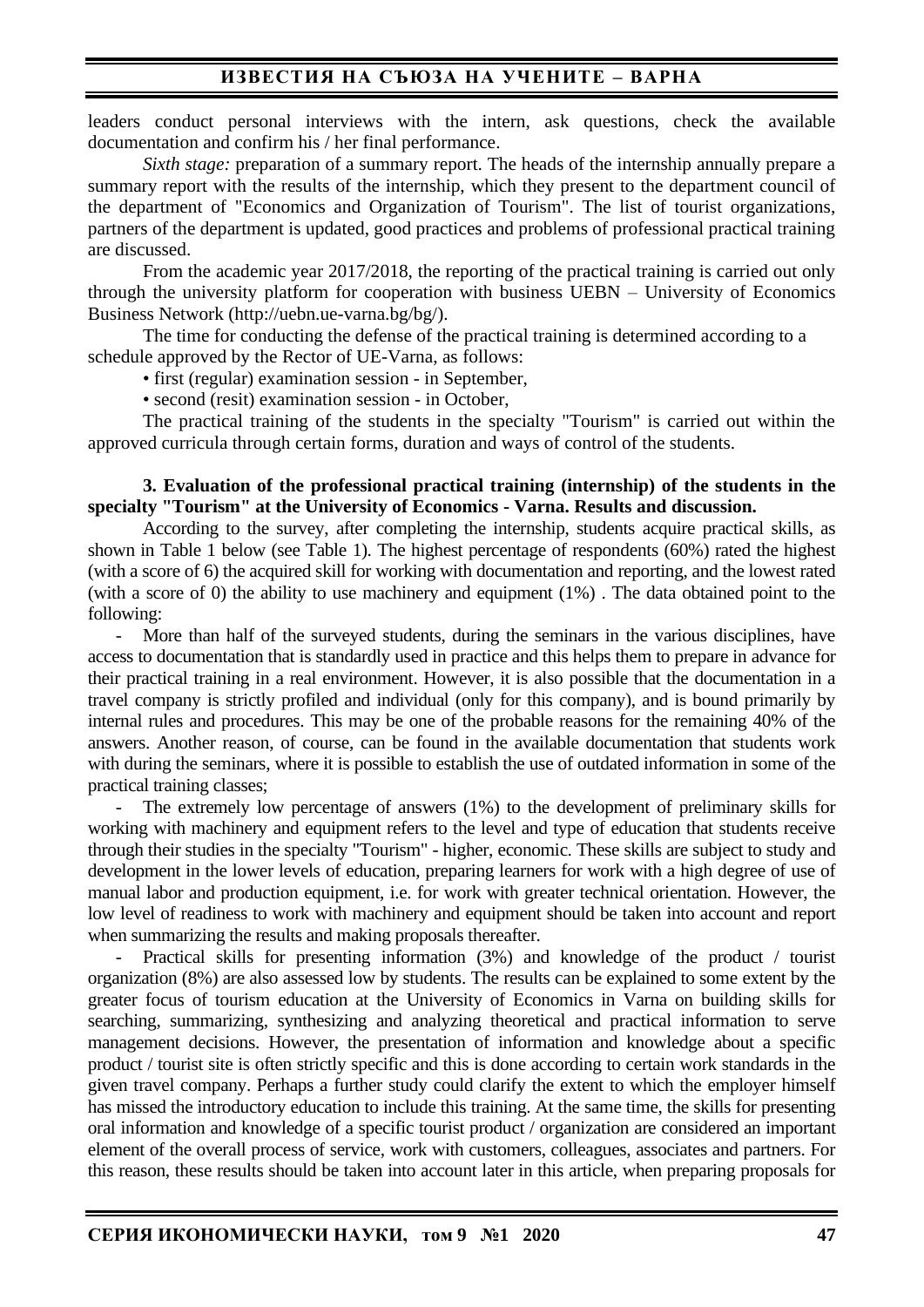improving the preparation and implementation of practical training;

The low percentage of skills for researching and dealing with complaints (7%) may have several explanations: inability of students to put into practice what they have learned in an academic environment; inexperience in dealing with high levels of stress in the workplace, which emotionally blocks students and prevents them from using the knowledge gained during training; insufficient use of case studies, role-plays and videos during the seminars. This should apply to all disciplines taught, including service, employee service and customer service.

| <b>Practical skills</b>                                             | <b>Assessment of</b><br>student $(0-6)$ | Students $(\% )$ |
|---------------------------------------------------------------------|-----------------------------------------|------------------|
| 1. Use of machines and equipment                                    |                                         |                  |
| 2. Submission of information                                        |                                         |                  |
| 3. Animation                                                        |                                         |                  |
| 4. Knowledge of the product / tourist organization                  |                                         |                  |
| 5. Ability to advertise the product                                 |                                         | 13               |
| 6. Work with documentation and reporting                            |                                         | 60               |
| 7. Surveying the opinion of tourists and dealing<br>with complaints |                                         |                  |
| 8. Physical endurance                                               |                                         | 3                |
| <b>Total:</b>                                                       |                                         | 100              |

Table 1. Practical skills acquired by students after completing the internship

In addition to practical skills, at the end of the internship students acquire social and personal competencies. The trainees rate the highest skills "Level of proficiency in the first foreign language and second foreign language" - (40% of respondents rate 6) and "Opportunity for teamwork" - (35% of respondents rate 5). The lowest scores of 2 and 3 are given for social and personal skills related to dealing with conflict situations and self-government (according to 3% and 10% of students). (See Table 2).

The relatively low results obtained in terms of time planning (12%), self-management (10%) and dealing with conflict situations should draw attention to the prevailing theoretical training in the academic environment. It is a widespread practice (all over the world) for the prevailing theoretical training in universities to create a precondition for a lower degree of building social and personal skills. On the other hand, building personal skills is considered to be a task of the individual himself, and the academic environment can only support this process. However, the data point to specific areas where further research is needed to refine the causal relationship in order to make suggestions for improvement.

|  |  | Table 2. Social and personal skills acquired by students after completing the internship |
|--|--|------------------------------------------------------------------------------------------|
|--|--|------------------------------------------------------------------------------------------|

| Social and personal skills                            | <b>Assessment of</b><br>student $(0-6)$ | Students $(\% )$ |
|-------------------------------------------------------|-----------------------------------------|------------------|
| 1. Time planning                                      |                                         | 12               |
| 2. Self-management                                    |                                         | 10               |
| 3. Team work                                          |                                         | 35               |
| 4. Dealing with conflict situations                   |                                         |                  |
| 5. Level of proficiency in the first foreign language | m                                       | 40               |
| and the second foreign language                       |                                         |                  |
| <b>Total:</b>                                         |                                         |                  |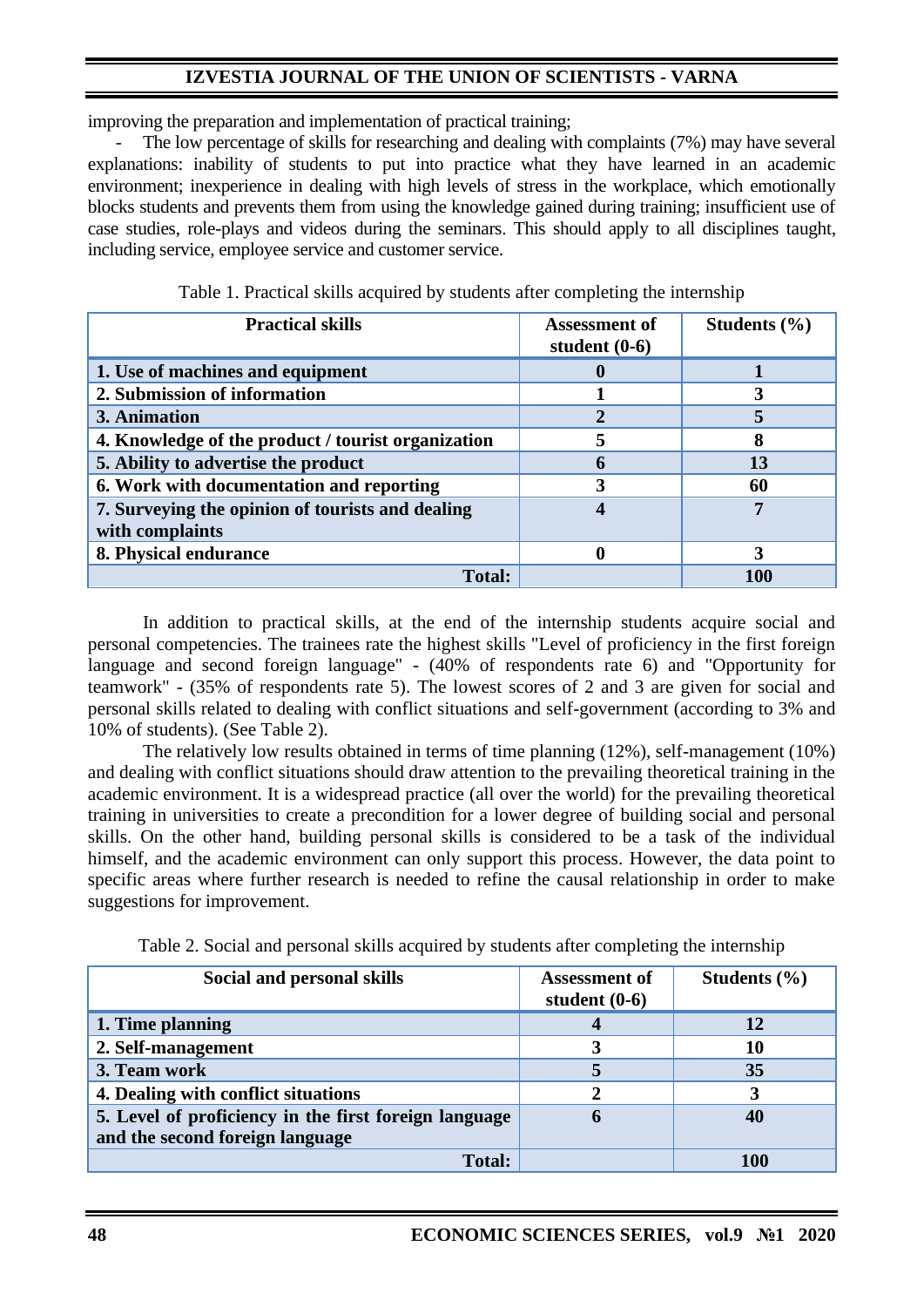# **ИЗВЕСТИЯ НА СЪЮЗА НА УЧЕНИТЕ – ВАРНА**

According to the survey data, the subjects and practical skills that were in favor of students majoring in "Tourism" during the vocational training were the following: (see Table 3).

| <b>Courses</b>                               | Students $(\% )$ |
|----------------------------------------------|------------------|
| 1. Hotel Management                          | 17               |
| 2. Social psychology in tourism              | 12               |
| 3. Restaurant management                     | 10               |
| 4. English language                          | 7                |
| 5. Introduction to tourism                   | $\overline{7}$   |
| 6. Marketing in tourism                      | 6,5              |
| <b>7. Tour Guidance</b>                      | 6,4              |
| 8. Culture and civilization                  | 6,2              |
| 9. Business correspondence                   | 5,3              |
| 10. Travel agencies and transport in tourism | 5,1              |
| 11. Informatics                              | 4,9              |
| 12. Career development                       | 4,7              |
| 13. Accounting                               | 4,3              |
| 14. Basics of management                     | 3,6              |
| <b>Total:</b>                                | 100              |

Table 3. Subjects in favor of trainees majoring in specialty "Tourism"

The results presented in Table 3 provide an opportunity to discuss that with relatively low rates of utility in terms of practical knowledge and skills that were in favor of students were assessed subjects from the so-called *fundamental disciplines*, i.e. general subjects studied by all students at the University of Economics in Varna. The reasons can be sought in several aspects:

- $\checkmark$  the knowledge from the first two years is not permanently accepted due to the still missing (or low level of) skills for learning and processing a large amount of information by students;
- $\checkmark$  the knowledge from the first two years has been replaced by the special disciplines studied in the third year (immediately before the practical training). It is possible that the displacement occurs because the special disciplines are perceived by the students as more interesting and closer in content to the specifics of work in tourism;
- $\checkmark$  inability of students to link knowledge accumulated from the general disciplines with knowledge in specific disciplines.

To the next question from the self-assessment questionnaire about what other additional knowledge and practice would be needed in order to enrich the curriculum, students indicate the following possibilities:

- Handling hospitality software
- More practice in special subjects
- More foreign language learning
- More training practices in hotels, restaurants, agency companies
- Learning a third foreign language
- Study trips (traveling seminars)
- Guide practices
- Event management
- Ethics of nutrition
- Innovations in tourism
- International marketing
- Others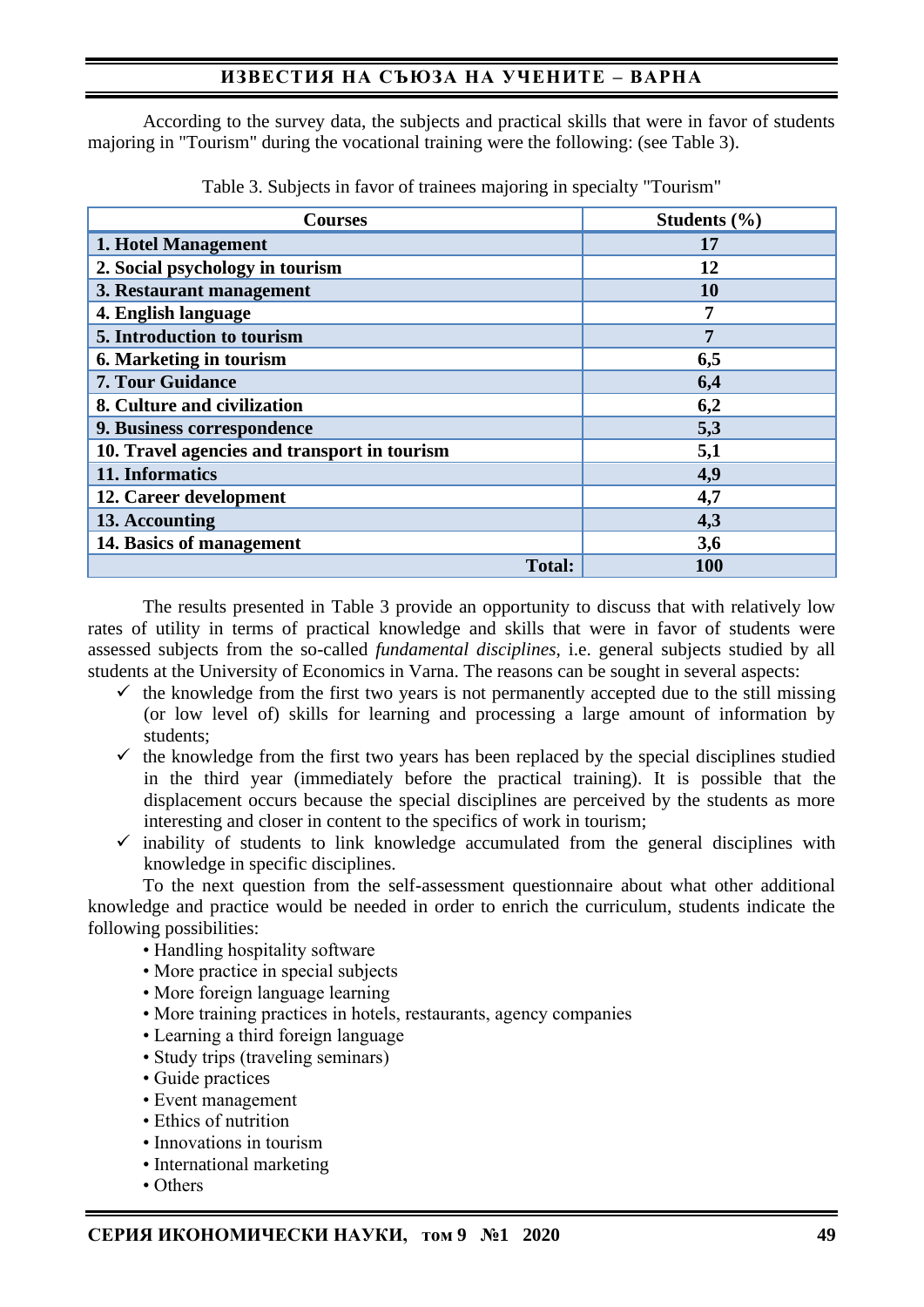After processing the data from the information sheets for feedback with the trainees, it becomes clear that 82.8% of them have worked in the specialty, and for 90.6% the internship is a job for the first time in the respective tourist organization. Students are appointed to work as follows: 84.8% of students are in such positions for the first time, only 15.2% of them occupy them for the second or third time. The trainee students worked most often as senior administrators (11.4%), waiters (10.2%), chefs and bartenders (9.9%), animators (8.7%) and office assistants (7.4%). %). The results in Table 4 point to several discussion assumptions:

- students have the greatest preference for these positions because they perceive them as interesting and enjoyable;

- in these positions students have the greatest opportunities to work during the practical training, ie. this is related to the supply on the labor market;

- in these positions students feel most confident with the knowledge gained in an academic environment;

- these positions are perceived by students as the closest to their idea of working in tourism practice and therefore they choose them.

The positions held by the trainees in descending order are listed in Table 4 below.

| <b>Positions held</b>                    | Students $(\% )$ |
|------------------------------------------|------------------|
| 1. Senior administrators                 | 11,4             |
| 2. Waiters                               | 10,2             |
| 3. Chefs                                 | 9,9              |
| 4. Bartenders                            | 9,8              |
| 5. Animators / chief animators           | 8,7              |
| <b>6. Office associates</b>              | 7,4              |
| 7. Restaurant manager                    | 7,2              |
| <b>8. Assistant Front Office Manager</b> | 6,5              |
| 9. Maid                                  | 5,7              |
| 10. Event coordinator                    | 5,5              |
| 11. Organizer of activities              | 5,4              |
| <b>12. Reservation Officer</b>           | 4,9              |
| 13. Sales representative                 | 4,8              |
| 14. Piccolo                              | 4,3              |
| 15. Currency exchanger                   | 4,0              |
| 16. Hostesses                            | 3,8              |
| 17. Lifeguard                            | 3,5              |
| 18. Croupier                             | 3,0              |
| 19. Complex manager                      | 2,7              |
| 20. Accountant / credit consultant       | 2,4              |
| <b>Total:</b>                            | 100              |

Table 4. Positions held by interns in the specialty "Tourism"

According to the survey, 73.6% of students find a job for an internship "through an acquaintance", including a friend, relative, teacher, colleague, family business. The remaining 26.4% find the position for internship through ads (jobs.bg), agencies or intermediary companies such as: Work and Travel, Cool Travel. At the time of the survey, 5.2% of students had used the university platform for cooperation with business UEBN to find an internship position. The results point to the assumption of several problem areas that emerge in the search for and finding jobs for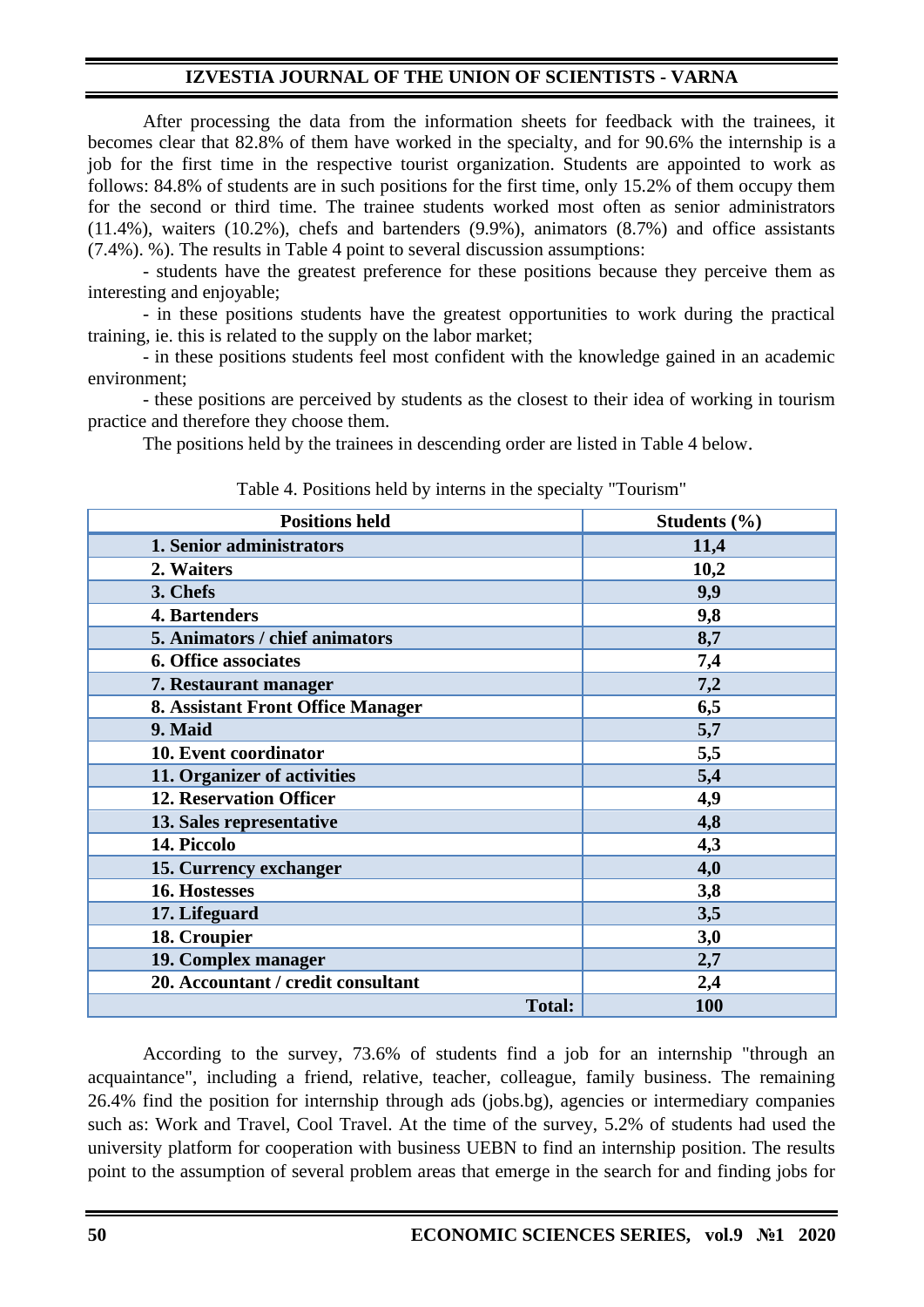# **ИЗВЕСТИЯ НА СЪЮЗА НА УЧЕНИТЕ – ВАРНА**

practical training by students:

- Based on the publications analyzed by the author on the topic of professional practical training, it is worth noting that the problem of insufficient cooperation between business and universities is one of the inherent in the tourism industry (Veleva, M., K. Yancheva 2019);

- Employers, for a number of reasons (remaining unexplored at this stage of the study), are not in the habit of looking for candidates for vacant positions first among students, but prefer to advertise vacancies on specialized sites and recruitment agencies. In all likelihood, this saves time and effort, but on the other hand it is very likely to bet on hiring unsuitable and low-professional employees, which will subsequently form turnover - a common phenomenon in the tourism industry in our country, common in the middle of the season, when it is most difficult to find other suitable candidates. (Veleva, M., K. Yancheva 2019)

All trainee students who participated in the survey worked on employment contracts and 97.6% defined the internship as successful and useful because:

- have achieved the expected results during the practice;
- have successfully resolved problems that have arisen during the performance of the tasks;
- if necessary, they have performed successfully and additional tasks than those in the program;
- have acquired new knowledge and skills and have quickly entered the nature of the practice.

The results show that the vicious practice of businesses from the recent past to hire employees without an employment contract has been overcome, thus depriving them of the protection of their labor rights guaranteed by the Labor Code in Bulgaria.

Also, the achievement of 97.6% by students of the expected results during the internship, the successful solution of problems related to work tasks and the rapid acquisition of new knowledge and skills can be interpreted as an indirect indicator of their high evaluation of the received theoretical and practical knowledge during their academic training in the specialty.

The following results of the survey also indicate the overcoming of a problem from the recent past - the disregard for trainees and the saving of introductory training or reducing it to a minimum by the employer: in 88.6% of respondents, the employer assisted in the successful implementation of professional training. practical training, for easy adaptation to the work environment and for seamless integration into the team through:

- conducting initial training for introduction to work;
- showing attention;
- providing work clothes;
- assistance in regulating the level of stress in the workplace;
- giving clear instructions for work;
- feedback on the tasks performed by the trainee and the achieved results;
- creating conditions for conducting professional practical training.

The relationship between the employer and the organization of vocational training has motivated 76.3% of students to continue working for companies, and 23.7% to terminate employment after the internship. It is an interesting fact that in 100% of the respondents, during the practical training, the languages they speak are practiced. A high percentage (98.3%) of the students evaluate the organization of the internship with a positive assessment and define it as useful and effective. The results obtained in practice mean that as a result of their practical training, students form positive attitudes towards the tourism industry and the likelihood of developing a career in it, in the long run.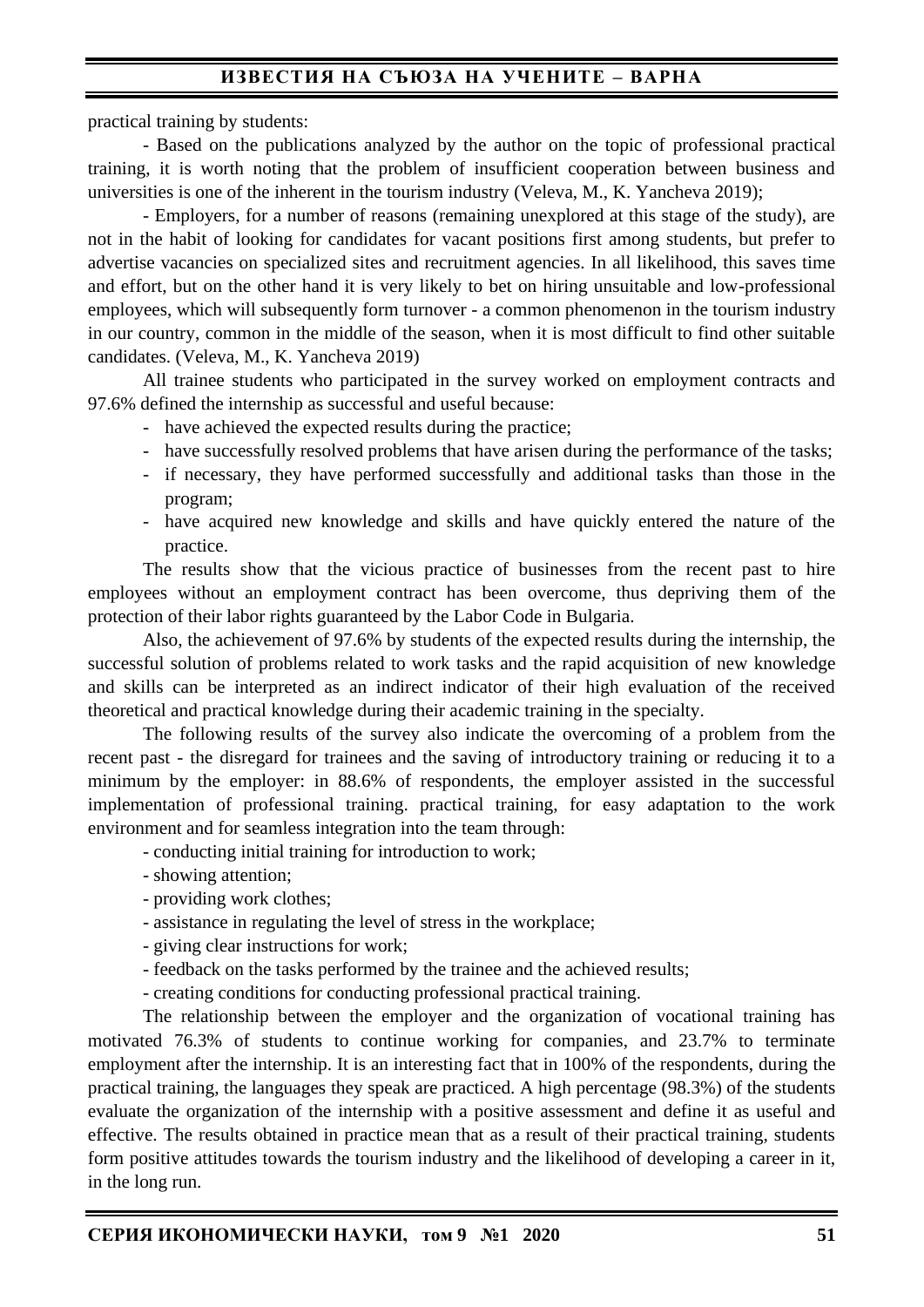## **4. Guidelines for improving the effectiveness of practical training of students majoring in "Tourism" at the University of Economics - Varna.**

According to data from the information sheets for feedback, the recommendations of the interns for enrichment of the program for conducting the practical training at the Department of Economics and Organization of Tourism, UE-Varna include the following suggestions:

- Transforming the university into an intermediary between students and business. The aim is to support finding an employer in a relevant specialty and the opportunity for realization of students after graduation. As already discussed above, students also report that the university-business relationship is still not strong enough and this affects the effectiveness of their practical training;

- Concluding contractual relations with travel companies to offer internship programs for third-year students;

- Deepening the study of foreign languages, which are the basis for the successful realization of students in the tourism industry;

- More hours for practical work during the training in the third year, with the help of which students can more easily and quickly integrate in the workplace;

- Presentation of tourism companies in seminars in the third year, in which students could pass their professional practical training;

- Visit of the trainee by a teacher on site in order to monitor the progress, conditions and organization of vocational training;

- Reducing the involvement of employers registered in the UEBN business cooperation platform.

## **References**

- 1. Abdullah, R. et al. (2015) Hospitality Internships: An Employment Advantage or Perilous Experience. *Journal of Basic and Scientific Research*, 5(8), pp. 34-38. [Online] Available at: https://www.researchgate.net/publication/280722933\_Hospitality\_Internships\_An\_Employment Advantage or Perilous Experience [Accessed 01.10.2019].
- 2. Baltesku, C. (2016) The assessment of internship programs. A view point of the undergraduate tourism students from the Transylvania University of Brasov. *Bulletin of the Transylvania University of Brasov*, Series V, Economic Sciences, Vol. 9 (58), No.1, pp. 65-72. [Online] Available at: https://www.semanticscholar.org/paper/The-assessment-of-internship-programs-.- A-view-of-%C5%9F-Adina-LTESCU/ac20c0ba3b897625d628abf29d92bde37bc8e849 [Accessed 05.10.2019].
- 3. Busby, G. and Gibson, P. (2010) Tourism and hospitality internship overseas: A British perspective. *Journal of Hospitality, Leasure, Sport and Tourism Education*, Vol. 9, No.1, pp. 4- 12. [Online] Available at:

http://citeseerx.ist.psu.edu/viewdoc/download?doi=10.1.1.608.2635&rep=rep1&type=pdf [Accessed 10.09.2019]

- 4. Datta, A. and Jha, B. (2015) Industrial Training and Its Consequences on the Career Perception - a Study in Context of the Hotel Management Students' at Jaipur. *EPRA International Journal of Economic and Business Review*, February, Vol.3, Issue 2, pp. 146-152. [Online] Available at: https://eprawisdom.com/jpanel/upload/articles/455pm23.Amit%20Datta%20&%20Dr.%20Babit a%20Jha.pdf [Accessed 30.09.2019]
- 5. Ilieva, K. and Kaludova D. (2013) The Catering Events at The College of Tourism in Burgas an Opportunity for Effectiveness' Enhancement of The Practical Education of The Students.